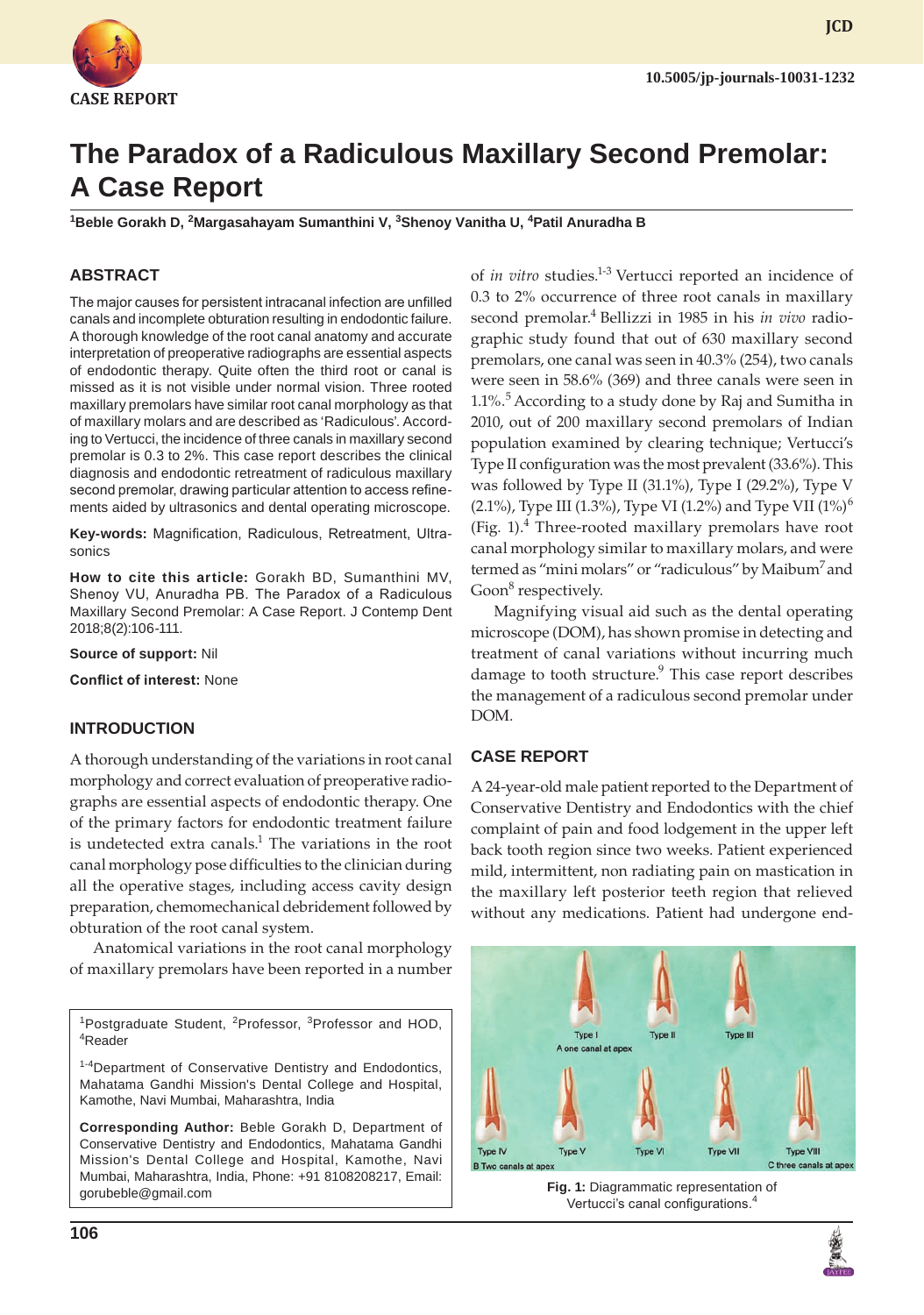odontic therapy with maxillary left second premolar 2 years ago. Clinical examination revealed no extra or intraoral soft tissue abnormalities; the probing depth was within normal limits, and the affected tooth was tender to vertical percussion. The tooth showed proximal caries mesially. There was no coronal restoration present. Preoperative radiographs revealed unsatisfactory obturation and presence of an extra root outline distally suggestive of an extra root widening of the periodontal ligament was evident with the palatal root (Fig. 2). A diagnosis of previously treated tooth with symptomatic apical periodontitis was made. Medical history was non contributory. Thus, the treatment plan decided was non surgical endodontic retreatment. Patient consent was obtained and treatment was initiated.



**Fig. 2:** Preoperative intraoral periapical radiograph of 25 showing unsatisfactory obturation and widening of PDL space

The retreatment procedure was initiated under rubber dam isolation in the left maxillary second premolar. The access cavity was re-entered using a number 2 round carbide bur. Gutta percha was detected in the palatal canal only. Coronal flaring was done using gates glidden drill number #1 and #2 (Mani Inc, Japan). Previous root canal filling (RCF) material was removed completely using Hedstrom file (#15–40, Mani Inc, Japan) along with xylene (Fischer scientific, Thermo Electron LLS India Pvt Ltd) in a crown-down technique. The removal of RCF material was verified radiographically (Fig. 3).

On clinical examination of access cavity, it was seen that the buccal orifice was eccentric in location. Access cavity was visualized under DOM (OPMI Pico,Carl Zeiss Pvt Ltd, Germany) at 1.6 X magnification and access refinement was made distally using ET18D Ultrasonic tip (US tip), (EndoSuccess Retreatment Kit; Acteon, Merignac, France) at power setting of 3 (Fig. 4). The access cavity was triangular in outline (Fig. 5). The buccal canal was seen bifurcating 5 mm below the level of pulpal floor into mesiobuccal and distobuccal canal (Fig. 6). The canals





**Fig. 3:** Radiograph of 25 showing complete removal of previous root canal filling material



**Fig. 4:** ET18D US tip



**Fig. 5:** T" shape access cavity preparation of 25 visualized under dental operating microscope (DOM) at 1.6X magnification showing three canal orifices–mesiobuccal (MB), distobuccal (DB) and palatal (P)

were scouted with #10 k file (Mani Inc, Japan). Tentative working length was determined using electronic apex locator [Raypex5, Verein Deutscher Werkzeugmaschinenfabriken (VDW), Munich, Germany] and verified radio-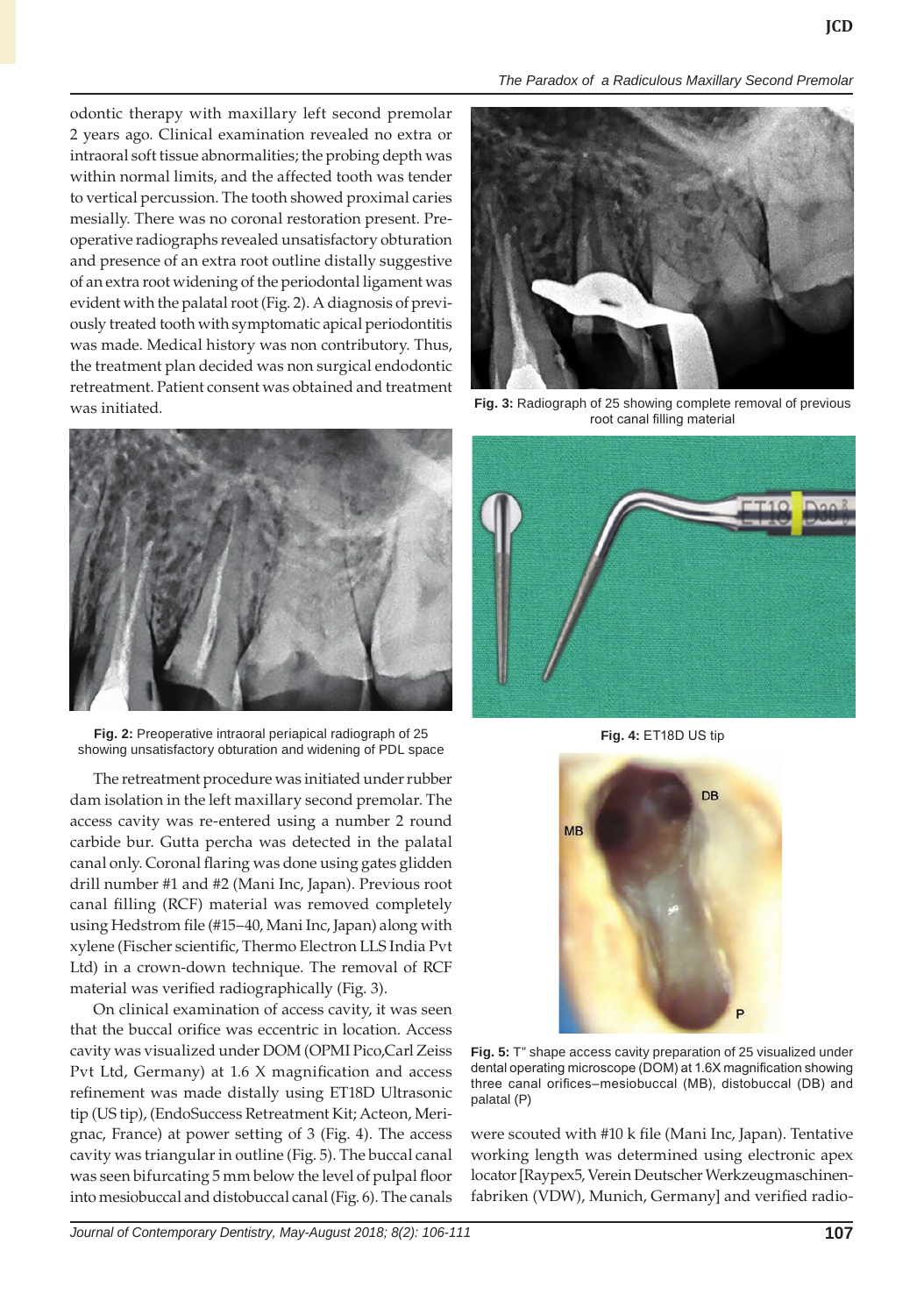

**Fig. 6:** DOM image of 25 showing the deep bifurcation of the main buccal canal into mesiobuccal (MB) and distobuccal (DB) canals viewed at 1.6X magnification



**Fig. 7:** Working length radiograph of 25

graphically (Fig. 7). Cleaning and shaping was completed using profile rotary files (Dentsply, Maillefer, Ballaigues, Switzerland) to an apical size preparation of 25/0.06 with both buccal canals and 30/0.06 with palatal canal. The canals were intermittently irrigated with 2.5% sodium hypochlorite (NaOCl); (Trifarma Pvt Ltd, Bhiwandi, Thane). A total volume of 25 mL of 2.5% NaOCl was used for irrigation during cleaning and shaping procedure. An intracanal medicament of sterile calcium hydroxide (CH) powder (Prodent, Ratnagiri) mixed to a thick consistency with 2% Chlorhexidine (CHX); (SafePlus, Neelkanth Pvt Ltd, Jodhpur) was placed into the canals for one week. Cotton pellet was placed in the pulp chamber and the access cavity was temporized with zinc oxide eugenol cement (Deepak Enterprise, Mulund, Mumbai ).

In the following appointment, intracanal medicament was removed using H files and copious saline irrigation. Final irrigation was done using passive ultrasonic activation (PUA) of 2.5% NaOCl using a #20 Irrisafe US tip (Irrisafe tips, Acteon, Merignac, France) at a power setting of 3 for 20 sec cycle using an intermittent flush technique

wherein the irrigant was replenished after every cycle. Three cycles were carried out to complete a total activation period of one minute. Similarly, PUA was done using 17% ethylenediaminetetraacetic acid (EDTA; Dent Wash, Prime Dental Products, Thane) liquid followed by final irrigation with 2% CHX for two minutes. Copious saline irrigation was done before each irrigant change. Master cone fit using 6% gutta-percha cones (Dentsply, Maillefer, Ballaigues, Switzerland) was checked clinically and radiographically (Fig. 8). The canals were dried with absorbent paper points (Sure-endo, Sure Dent Corporation*,* Gyeonggi-do, Korea) and obturated with AH Plus root canal sealer (Dentsply, Maillefer, Ballaigues, Switzerland) and gutta percha using lateral compaction technique followed by warm vertical compaction. Obturation radiograph showed satisfactory filling of all three canals along with a lateral canal of palatal root and sealer extrusion was noted with the distobuccal canal (Fig. 9). Intermediate restorative material (IRM, Dentsply India Pvt. Ltd, Delhi, India) was placed as a temporary restora-



**Fig. 8:** Master cone selection radiographof 25



**Fig. 9:** Obturation radiograph of 25 showing adequate filling of all three canals along with filling of lateral canal in palatal root. Sealer extrusion noted with distobuccal canal

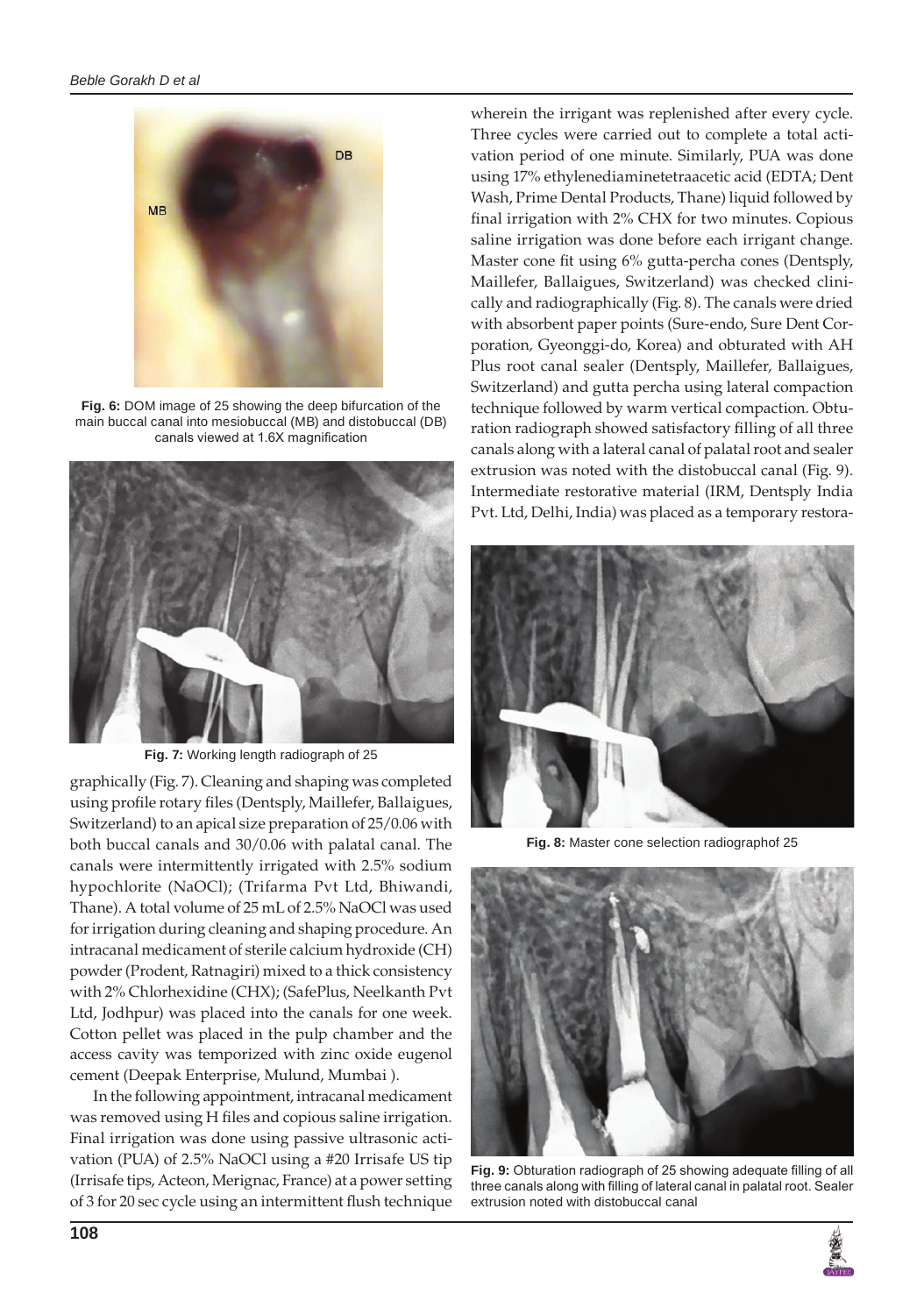*The Paradox of a Radiculous Maxillary Second Premolar*

tion. Patient was evaluated for further post endodontic restoration.

#### **DISCUSSION**

Complete chemomechanical debridement and obturation are essential for the success of endodontic treatment. Clinicians must be well aware of the anatomical variations in the root canal morphology. Failure to locate, negotiate and instrument extra canals can lead to persistent infection, instrumentation errors like perforation, ledging and stripping thereby leading to treatment failure.<sup>10</sup> Identification of extra canals and root is difficult preoperatively. Although a thorough radiographic examination of tooth can help clinician to recognize extra root from external root outline. Radiographically, an abrupt loss of radiolucent pulp canal space is highly suggestive of an extra canal either in the same root or in other independent roots. Also, in a maxillary premolar whenever the mesiodistal width of a root in the middle third area is equal to or greater than the mesiodistal width of the crown, it may be suggestive of a three rooted anatomy.<sup>11</sup>

Bellizzi has classified root morphology of maxillary second premolars into the following three groups namely: (1) three fused roots or fused buccal roots and a partially fused or separated palatal root; (2) buccal roots fused at the middle or apical third, and with a separated or partially fused palatal root; and (3) all three roots separated at the cervical third.<sup>5</sup> In the present case report, the root canal system could be classified as Type III as per Gulabivala classification wherein first canal orifice divides into two different canals and second canal orifice exists as a single canal; thus two canal orifices exit as three different portals (Fig. 10).<sup>12</sup> According to the new classification given by Ahmed et al. in 2016, the radiculous premolar can be classified as  $25 B^{1-2}P^1$  where in  $B^{1-2}$  denotes buccal



**Fig. 10:** Diagrammatic representation of Gulabivala and coworkers' supplemental canal configurations.<sup>12</sup>

*Journal of Contemporary Dentistry, May-August 2018; 8(2): 106-111* **109**



**Fig. 11:** Diagrammatic representation of maxillary second premolar with three canals classified according to Ahmed et al as  $25 B^{1-2}P^1$ where in  $B^{1-2}$  denotes buccal root with one orifice dividing into two canals havingtwo separate portal of exits and  $P<sup>1</sup>$  denotes single palatal canal having one portal of exit<sup>13</sup>

root with one orifice dividing into two canals having two separate portal of exits and  $P<sup>1</sup>$  denotes single palatal canal having one portal of exit (Fig. 11).<sup>13</sup>

In the present case due to the canal variation noted clinically, dental operating microscope was used. DOM offers homogeneous illumination and a clear visualization of the site. Enhanced illumination and magnification enables the clinician to visualize the operating site and locate root canal orifices.<sup>14</sup> A T-shape modification of access cavity was done as suggested by Sieraski et al. for maxillary premolar.<sup>11</sup> The access cavity was extended distally using ET 18D US tip under DOM at 1.6 X magnification (total magnification of 13.6 X) to uncover the distobuccal orifice. Access refinement ET18D US tip helped in selective dentin removal under magnification. It helps clinician to achieve a conservative approach while treating such aberrant root morphologies as US tips have a longer shank and a fine tip. Ultrasonic tip enables better visibility while working when compared to a conventional airotor/micromotor handpiece. Apart from its benefits, fracture of the ultrasonic tips may occur, representing an iatrogenic problem during canal orifice refinement. The power setting of ultrasonic has a significant influence on cutting, as larger fragments of dentin are removed at higher power.<sup>15</sup> Also care has to be taken to prevent heat generation during activation of ultrasonics tips in order to prevent deleterious effects on periodontium, bone and adjacent soft tissues. This could be achieved using rubber dam isolation, low power setting and intermittent saline irrigation. Brown et al. in 1970 studied the thermal diffusivity (as a function of thickness and time) and thermal conductivity (as a function of time and temperature) of enamel and dentin. The author stated that dentin is a poor heat conductor, suggesting that the thickness of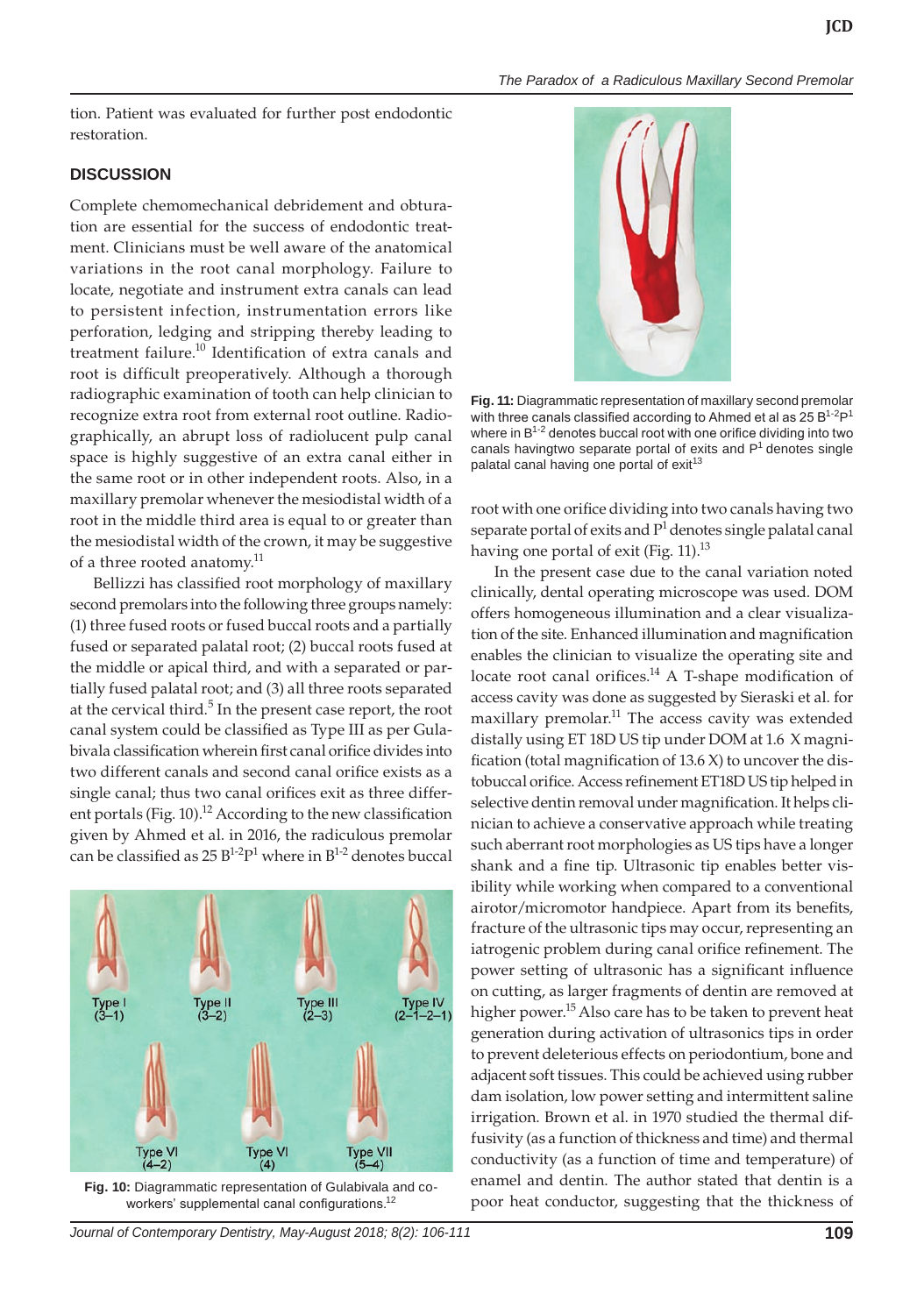#### *Beble Gorakh D et al*

dentin will prevent potential heat damage by providing insulation to the periodontal tissues. Varying thickness of dentin within the same tooth or between tooth types may affect the amount of heat transferred to the external root surface which can be detrimental to the periodontium and lead to bone resorption and/or ankylosis.<sup>16</sup>

Various studies have investigated the temperature above which there can be damage to the surrounding bone.17-21 In 1988, Sauk et al. found that when periodontal ligament was exposed to a temperature of 43°C resulted in protein denaturation, ankylosis and bone resorption over a period of time.<sup>17</sup> Matthews and Hirsch studied the effect of temperature on human cortical bone and reported inactivation of bone alkaline phosphatase at 56°. Hence they considered this as the critical temperature for bone injury to occur.<sup>18</sup> Eriksson et al. in his study observed that blood flow stasis occurs in bone two days after an exposure of 1-minute to a temperature of  $53^{\circ}$ C.<sup>19</sup> Healing after thermal injury to bone appeared to induce connective tissue rather than hard tissue formation. The critical temperature for bone injury could be as low as 47°C and does not exceed more than  $10^{\circ}$ C above body temperature.<sup>20</sup>A case of severe periodontal injury caused by ultrasonic instrumentation resulting in soft tissue and bony necrosis in the facial and mesial aspects of maxillary central incisor along with nasal discharge was reported. This occurred probably due to inadvertent thermal injury caused by overheating of tooth while ultrasonic instrumentation.<sup>21</sup> In another study, extracted teeth were instrumented by conventional mechanical techniques and by ultrasonic driven instruments. The author reported that ultrasonic instruments caused a high temperature on the root surface, suggesting that continuous irrigation should be used during instrumentation. Heat generated within the root canal may heat the dentin and result in injury of the periodontal ligament and alveolar bone if it is sufficiently intense or prolonged. The threshold for heat-induced bone necrosis is 10°C above normal body temperature of 37°C when sustained for 1 min. Fatty necrosis of bone occurs and new bone will not regenerate under these conditions.<sup>20</sup> Eriksson and Albertson studied the heating of implant in rabbit bone and found that that 47°C for 1 minute was the threshold for bone survival. Fatty necrosis of bone without regeneration occurred at this threshold. Thus a 10°C rise in bone temperature is accepted as the value at which irreversible bone damage may occur.<sup>19</sup> Hence various studies in literature are a convincing reminder of thermal injuries associated with usage of ultrasonic instruments.

In the present case, PUA was done for one minute with intermittent flush technique. A study done by van der Sluis et al observed when the irrigation time was set at 1 minute, and the NaOCl refreshed after each ultrasonic activation of 20 seconds, the intermittent flush technique

was more efficient removing dentin debris from the root canal than the continuous flush of irrigation.<sup>22</sup> A study done by Krell et al. used 5 minute of activation period using #15 k file which was found to be efficacious.<sup>23</sup> In the present case, CHX was used in irrigation and intracanal medicament. CHX is a well established irrigant with antimicrobial action against both Gram positive and Gram negative bacteria and fungi. The antimicrobial substantivity of CHX is reported upto 12 weeks by Khademi et al in 2006.<sup>24</sup> CHX mixed with CH helps eliminating E. faecalis from the dentinal tubules which is one of the most common organism in retreatment cases.<sup>25</sup> Hence an intracanal medicament of calcium hydroxide mixed with 2% CHX was placed inside all canals.

## **CONCLUSION**

The endodontic treatment in the maxillary second premolar in the present case report failed due to non recognition of the canal variant. Satisfactory endodontic retreatment was possible essentially due to magnification using DOM and US. Moreover these techniques resulted in conservative access preparation thereby retaining the precious pericervical dentin which may contribute to the clinical longevity of the tooth when in function.

#### **REFERENCES**

- 1. Ferreira CM, de Moraes IG, Bernardineli N. Three-rooted maxillary second premolar. J Endod 2000;26(2):105-106.
- 2. Low D. Unusual maxillary second premolar morphology: a case report. Quintessence Int 2001;32(8):626-628.
- 3. Kartal N, Ozcelik B, Climilli H. Root canal morphology of maxillary premolars. J Endod 1998;24(6):417-419.
- 4. Vertucci FJ, Selling A, Gills R. Root canal morphology of the maxillary second premolar. Oral Surg Oral Med Oral Pathol 1974;38(3):456-464.
- 5. Bellizzi R, Hartwell G. Radiographic evaluation of root canal anatomy of in vivo endodontically treated maxillary premolars. J Endod 1985;11(1):37-39.
- 6. Jayasimha RU, Mylswamy S. Root canal morphology of maxillary second premolars in an Indian population. J Conserv Dent. 2010 Jul;13(3):148-151.
- 7. Maibaum WW. Endodontic treatment of a "radiculous" maxillary premolar: a case report. Gen Dent. 1989;37(4):340-341.
- 8. Goon WW. The "radiculous" maxillary premolar: recognition, diagnosis, and case report of surgical intervention. Northwest Dent. 1993;72(2):31-33.
- 9. Arisu HD, Alacam T. Diagnosis and treatment of three-rooted maxillary premolars. Eur J Dent. 2009;3(1):62-66.
- Ingle JI. Outcome Of Endodontic Treatment And Re-Treatment. Endodontics. 5th ed. Hamilton(Ontario): BC Decker Inc; 2002. p.752.
- 11. Sieraski SM, Taylor GN, Kohn RA. Identification and endodontic management of three-canalled maxillary premolars. J Endod 1985;15(1):29-32.
- 12. Gulabivala K, Aung TH, Alavi A, Mg Y-L: Root and canal morphology of Burmese mandibular molars. Int Endod J 2001;34(5):359-370.